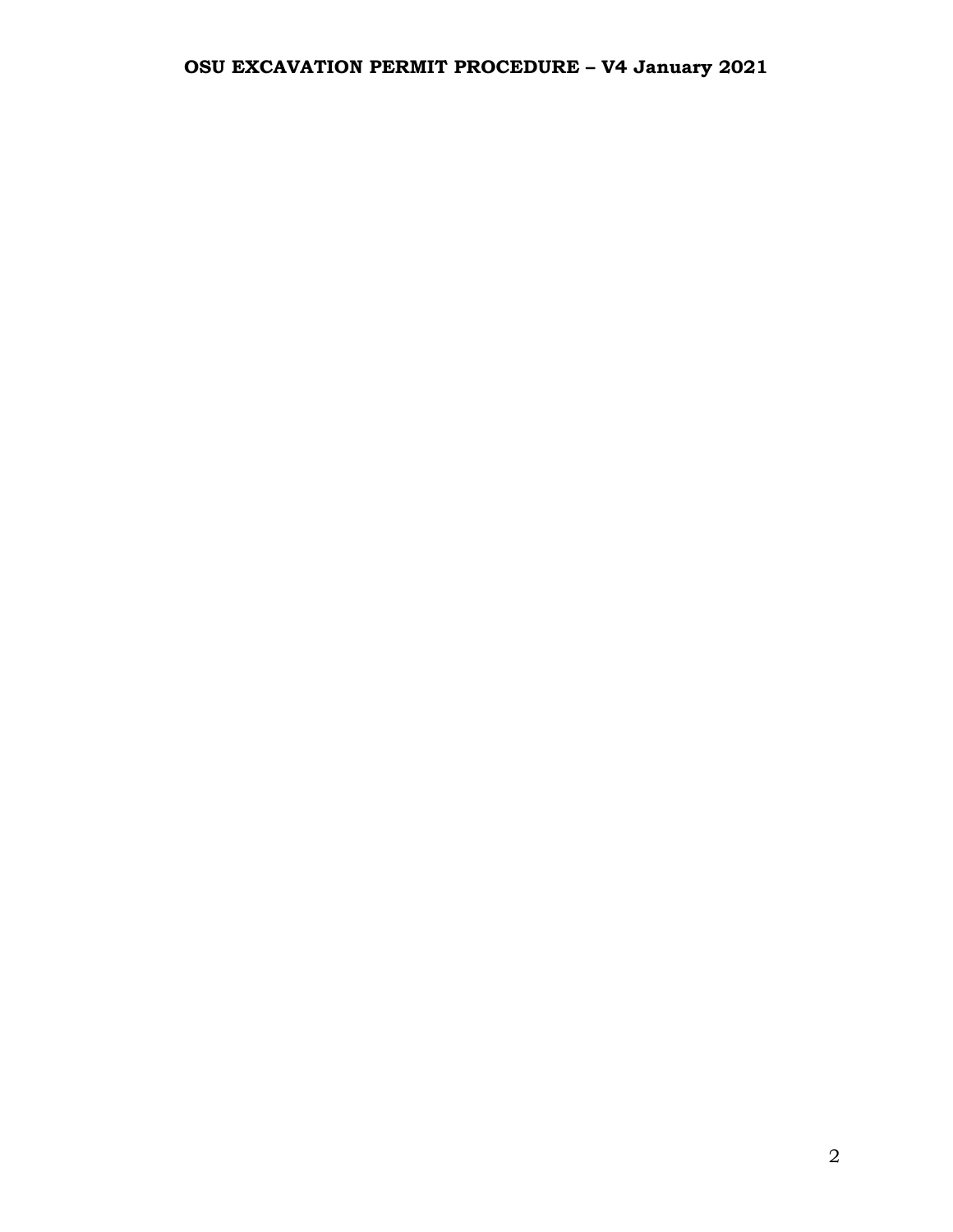# **Table of Contents**

| 1.             |  |
|----------------|--|
| 2 <sub>1</sub> |  |
| 2.1.           |  |
| 22             |  |
| 3.             |  |
| 4              |  |
| 4.1.           |  |
| 5.             |  |
| 51             |  |
| 5.2.           |  |
| 5.3.           |  |
| 5.4.           |  |
| 5.5.           |  |
| 6.             |  |
| 6.1.           |  |
| 6.2.           |  |
| 6.3.           |  |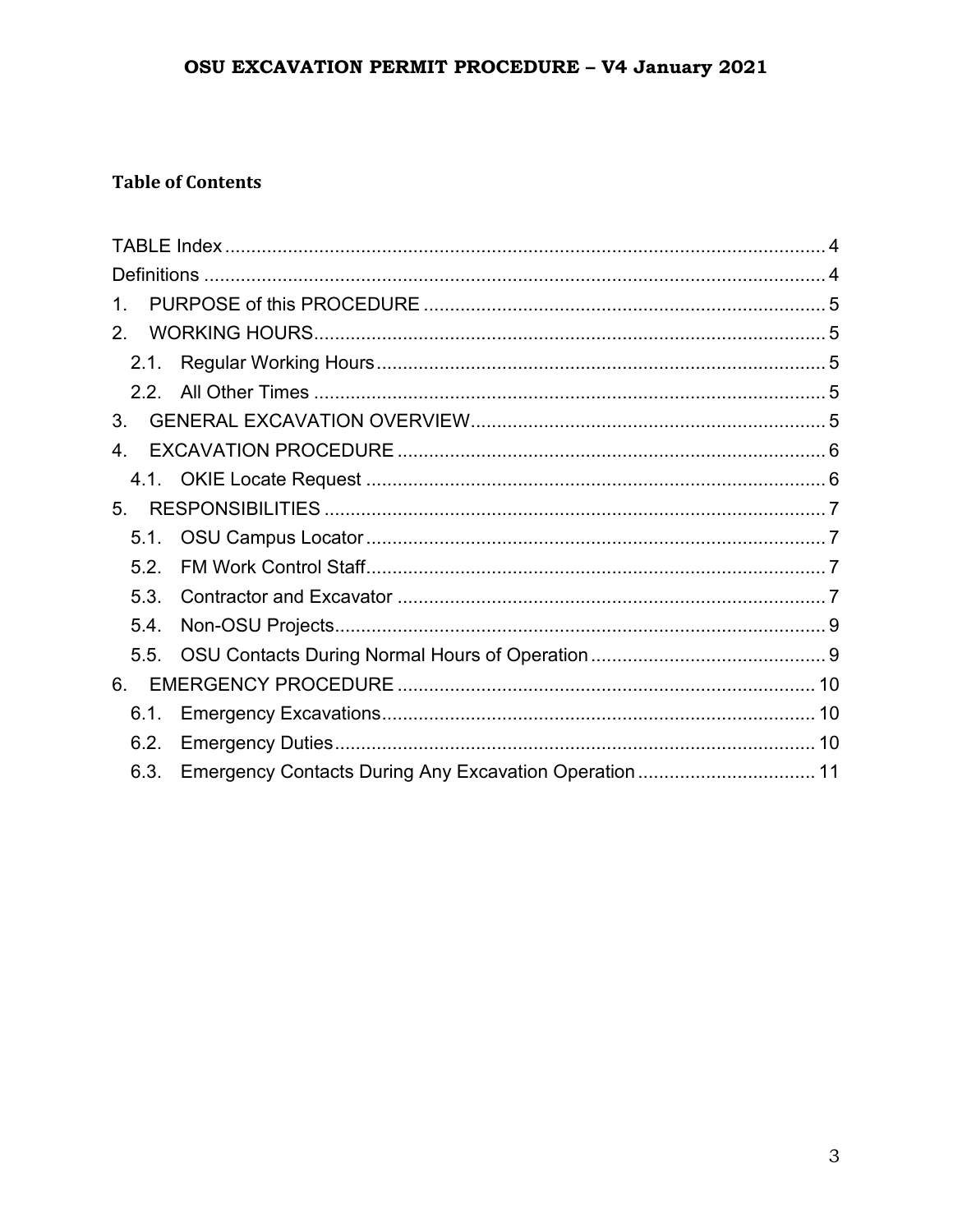# <span id="page-3-0"></span>**TABLE Index**

# <span id="page-3-1"></span>Definitions

|                                           | Management), a division of Facilities Management                                                                                                                             |
|-------------------------------------------|------------------------------------------------------------------------------------------------------------------------------------------------------------------------------|
|                                           |                                                                                                                                                                              |
|                                           | Services)                                                                                                                                                                    |
|                                           |                                                                                                                                                                              |
|                                           |                                                                                                                                                                              |
| Campus Surveyor  Energy Services Surveyor |                                                                                                                                                                              |
|                                           |                                                                                                                                                                              |
|                                           | construction project on OSU property                                                                                                                                         |
| Excavator                                 | Any person/entity performing excavation and/or requesting<br>an Excavation Permit and responsible for the Excavation<br>Operation. Excavator can be OSU personnel or non-OSU |
|                                           | personnel.                                                                                                                                                                   |
|                                           | Excavate/ExcavationThe words "Excavate" and "Excavation" refer to any form of<br>ground penetration.                                                                         |
|                                           | Excavation OperationThe penetration or disruption of ground or terrain surfacing<br>for any reason                                                                           |
|                                           | Excavation PermitThe permit issued by FM and required prior to any<br><b>Excavation Operation on OSU property</b>                                                            |
|                                           | Locate RequestThe request made to OKIE to mark underground lines so safe<br>excavation may proceed                                                                           |
|                                           |                                                                                                                                                                              |
|                                           |                                                                                                                                                                              |
|                                           | <b>Excavation Permit</b>                                                                                                                                                     |
|                                           | activities/information related to Work Orders                                                                                                                                |
|                                           |                                                                                                                                                                              |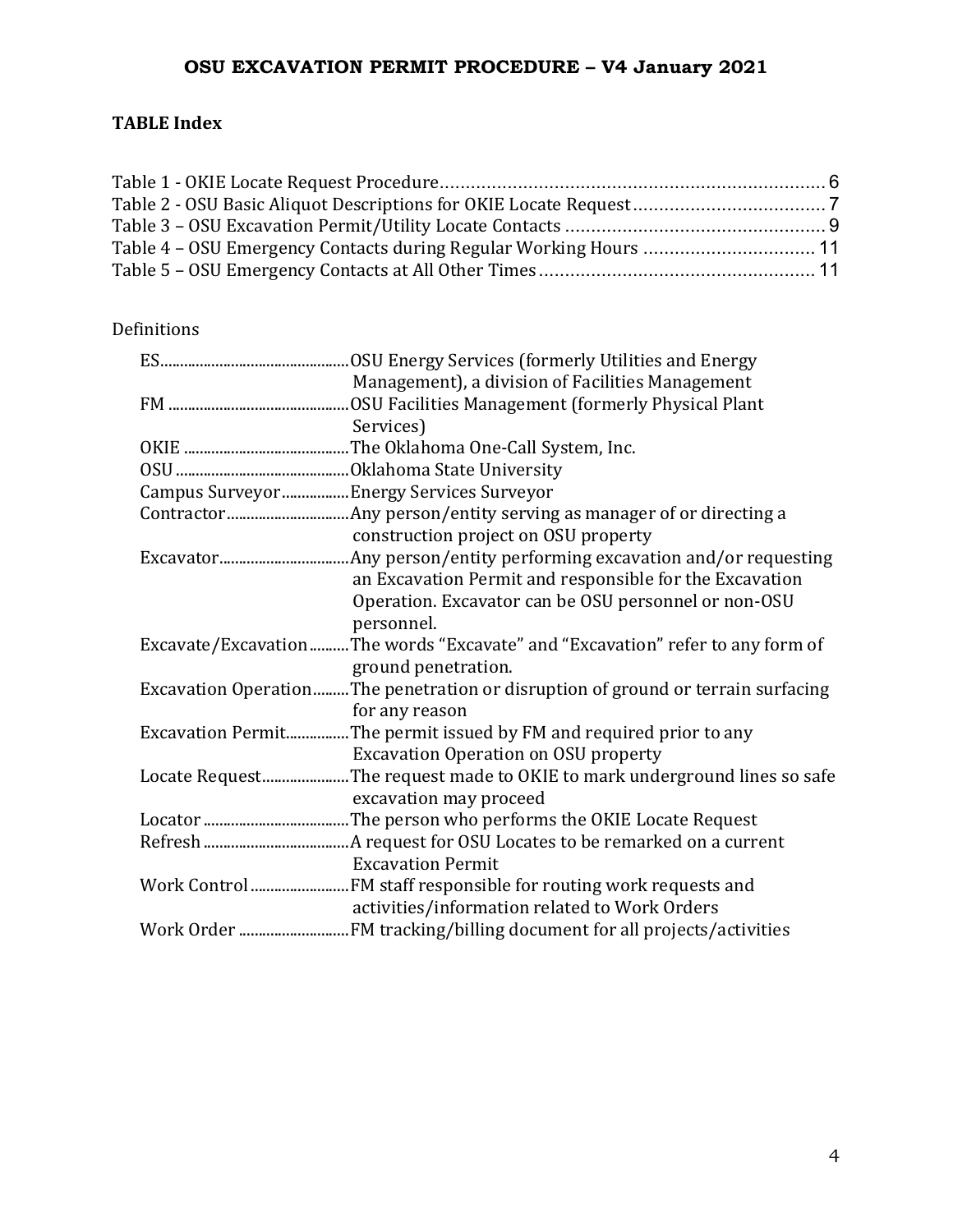#### <span id="page-4-0"></span>**1. PURPOSE of this PROCEDURE**

The purpose of this procedure is to:

- Provide for the safety and protection of all concerned personnel and property involved with an Excavation Operation;
- Ensure adherence with all OSU, local, state, and federal agencies in accordance with established policy and law as required for an Excavation Operation; and
- Ensure prompt, efficient issuance of an OSU Excavation Permit;
- Assure prompt response from appropriate personnel to those requesting an Excavation Permit; and
- Provide prompt follow-up reporting on any subsequent events related to the Excavation Operation.

## <span id="page-4-1"></span>**2. WORKING HOURS**

## <span id="page-4-2"></span>**2.1. Regular Working Hours**

Regular Working Hours are all times between 0800 and 1700, Monday through Friday.

#### **2.2. All Other Times**

<span id="page-4-3"></span>All Other Times are all times other than Regular Working Hours, including weekends and all holidays.

# <span id="page-4-4"></span>**3. GENERAL EXCAVATION OVERVIEW**

- Most of OSU's utilities distribution, communications, and irrigation systems are underground, and any Excavation Operation poses a potential hazard to safety, property, and operations.
- An Excavation Permit shall be obtained prior to any occasion when OSU-owned property is to be excavated/penetrated, irrespective of the breadth or depth of the penetration.
- The Contractor/Excavator is responsible for submitting a Locate Request to OKIE, which initiates the Excavation Permit procedure.
- Upon receipt of the OKIE Request, an OSU Locator opens a Work Order, and the Locates are performed within the time frame required by OKIE.
- Non-OSU utility owners are responsible for employing their own Locators for responding to OKIE requests and for controlling the locates performed by them.
- Once all Locates are completed, the OSU Locators sign off on the Work Order and change its status to DIG PERMIT ISSUED.
- The Contractor/Excavator will receive an electronic copy of the Excavation Permit sent to the email address included in the OKIE Locate Request.
- OSU deems it the responsibility of the Contractor/Excavator to verify that all utility locates have been performed and locate markings are visible prior to any excavation taking place on OSU property.
- A copy of the Excavation Permit must be present on the job site for the duration of the Excavation Operation.
- Any excavation performed without a valid Excavation Permit on file and on the job site will result in immediate termination of the Excavation Operation—the issuance of an immediate cease-and-desist order until a valid Excavation Permit is in place.
- An Excavation Permit is in effect for ten (10) working days from the time noted on the original OKIE Locate Request.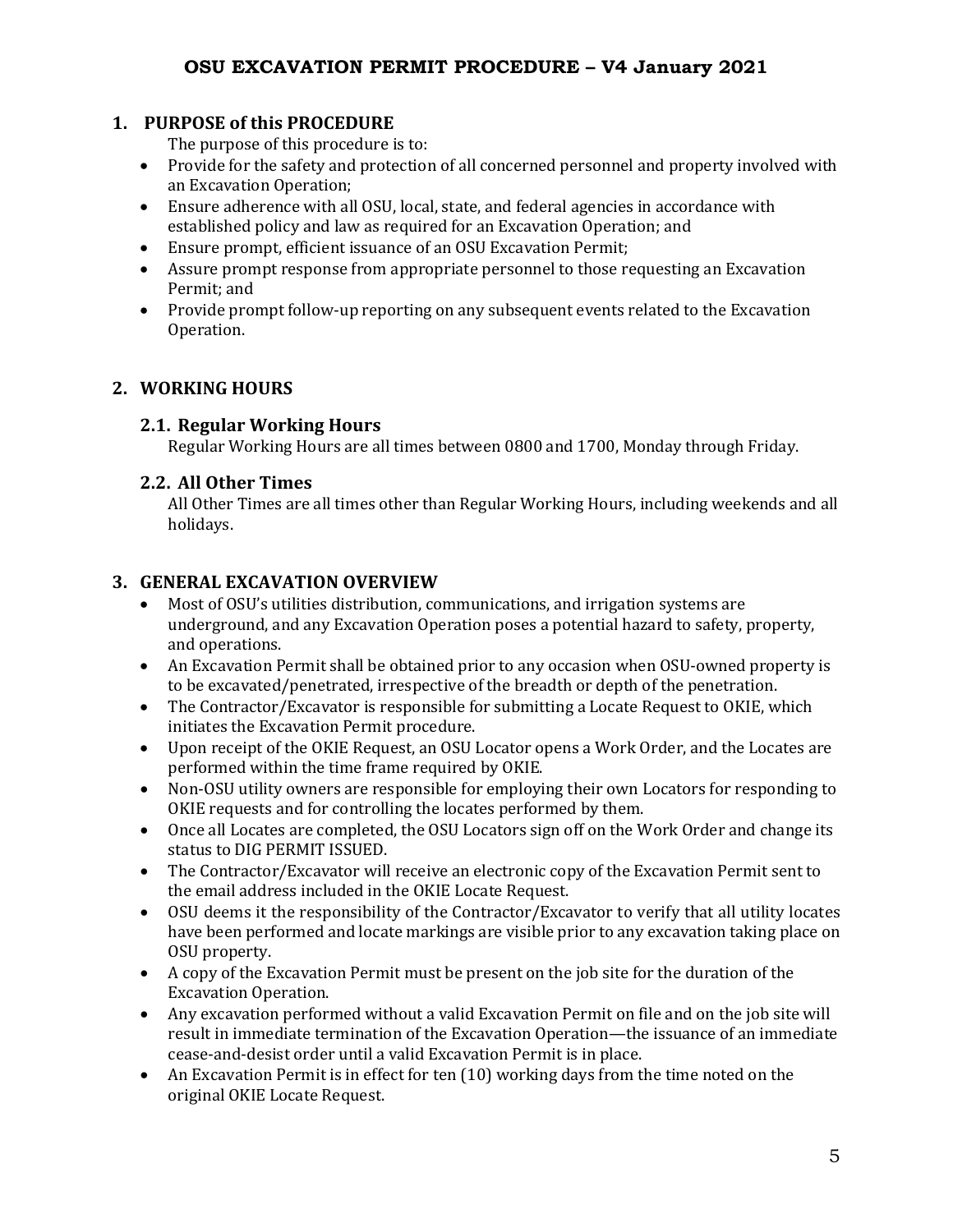- In the event any utility line is hit during excavation all activity must cease and OSU emergency contacts must be notified.
- Due to a change in Oklahoma law (OK§142.1), as of August 27, 2015 it is now required that: "An excavator shall immediately call the local 911 emergency telephone number and report any incident that results in an unintentional and uncontrolled release of flammable, toxic or corrosive gas or liquid from a pipeline or pipeline system."

# <span id="page-5-1"></span><span id="page-5-0"></span>**4. EXCAVATION PROCEDURE**

# **4.1.OKIE Locate Request**

- Submitting a routine OKIE Locate Request is the first step in any OSU Excavation Operation.
- The State of Oklahoma requires the Excavator (or the Excavator's designated representative) to give notice no more than ten (10) days and not less than forty-eight (48) hours (excluding the date of notification, Saturdays, Sundays, and legal holidays) before any Excavation Operation begins.
- THERE IS NO EXPEDITED PROCESS FOR PROVIDING A UTILITY LOCATE ON OSU PROPERTY EXCEPT IN A TRUE EMERGENCY.

#### <span id="page-5-2"></span>**Table 1 - OKIE Locate Request Procedure**

| <b>Call OKIE</b>                                                                      | <b>Dial 811</b> |                                         | or dial 800-522-6543 |  |
|---------------------------------------------------------------------------------------|-----------------|-----------------------------------------|----------------------|--|
| The OKIE call center is available to take emergency requests year-round, 24 Hrs./day. |                 |                                         |                      |  |
| The hours for accepting normal (48 hour) utility locate requests via telephone are:   |                 |                                         |                      |  |
| February through October                                                              | Mon-Wed         |                                         | 0600-2200            |  |
|                                                                                       | Thurs-Fri       |                                         | 0600-1800            |  |
| November through January                                                              | Mon-Fri         |                                         | 0600-2200            |  |
|                                                                                       | Saturday        |                                         | 0800-1200            |  |
| <b>Online Locate Requests can be</b>                                                  |                 |                                         |                      |  |
| made anytime but may take longer                                                      |                 | http://www.callokie.com/LocateRequests/ |                      |  |
| to process.                                                                           |                 |                                         |                      |  |

- The following information is required when submitting a Locate Request:
	- $\checkmark$  Excavator name/company name and phone number
	- $\checkmark$  Mailing Address and Email Address (OSU Excavation Permits are issued by Email)
	- $\checkmark$  Caller's main office telephone and mobile telephone number
	- $\checkmark$  Start date and time of excavation
	- $\checkmark$  Work site street and number (include north, south, east, or west)
	- $\checkmark$  County and town/city
	- $\checkmark$  Nearest intersection or highway
	- $\checkmark$  GPS-Latitude/Longitude (not required but helpful)
	- $\checkmark$  Township, Range, Section, Quarter Section (not required but helpful) (see Table 2)
	- $\checkmark$  Type and extent of the proposed work
	- $\checkmark$  White lines placed on the ground to mark the area of excavation (for the Locators)
	- $\checkmark$  Type of equipment to be used (tunneling, horizontal boring, etc.)
	- $\checkmark$  Work location (street, sidewalk, private property, front, rear, side, etc.)
	- $\checkmark$  Work being done for: contact person and telephone, mobile number and best time to call back, and Email address (OSU Permits are issued by Email)
- NOTE: Keep the Locate Request number in case it is needed to report a problem or needed to reference the request.
- OSU locates OSU owned infrastructure as outlined in **Section [5.1](#page-6-1)**.
- Outside Locators locate infrastructure not owned by but on or crossing OSU property.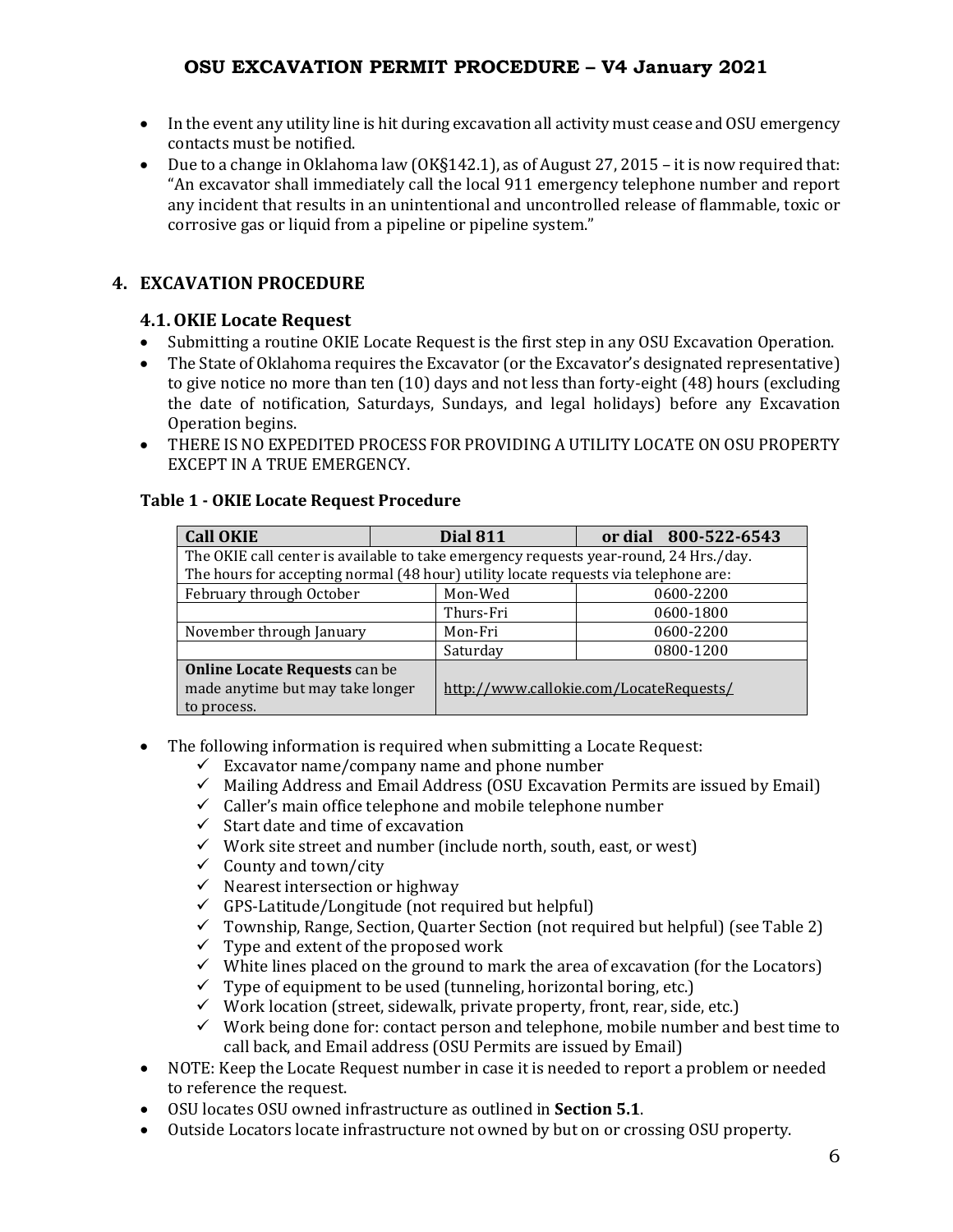• The Excavator will obtain an Excavation Permit and comply with procedure as outlined in **Section [5.3](#page-6-3)**.

| <b>AREA</b>        | <b>DESCRIPTION</b>                                        |
|--------------------|-----------------------------------------------------------|
| All OSU STW Campus | Township 19N, Range 2E, Indian Meridian, Payne County, OK |
| Main STW Campus    | A part of Sections 10, 11, 14, & 15                       |
| West STW Campus    | A part of Sections 8, 9, & 16                             |

#### <span id="page-6-4"></span>**Table 2 - OSU Basic Aliquot Descriptions for OKIE Locate Request**

#### <span id="page-6-0"></span>**5. RESPONSIBILITIES**

#### <span id="page-6-1"></span>**5.1. OSU Campus Locator**

- The Campus Locator has forty-eight (48) hours after the date of the OKIE Locate Request (excluding the date of notification, Saturdays, Sundays, and legal holidays) to complete the utility locate.
- The Locator establishes a Locate Work Order by notifying FM Work Control.
- All OSU Locators take photographs of completed utility locates and upload them to the Work Order in AiM.
- After all OSU utility locates have been performed, the Locator signs off on the Excavation Permit and changes the status of the Work Order to DIG PERMIT ISSUED.
- The OSU Locators will refresh utility locates upon the Excavator's request if locate markings are obliterated during the permitted period.
	- o NOTE: ALL UTILITY LOCATES, INCLUDING REFRESHED UTILITY LOCATES, REQUIRE AN OKIE REQUEST.
- The Locators create a Utility Hit Report after any OSU utility is damaged due to excavation.
- Issuance and revocation with cause of the OSU Excavation Permit: revocation with cause will be enforced upon determination by the OSU Locator of gross negligence of the Contractor and/or Excavator working under an issued OSU Excavation Permit.

## <span id="page-6-2"></span>**5.2. FM Work Control Staff**

- Work Control (WC) Staff create a Work Order in AiM upon request from the OSU Locator or Campus Surveyor.
- WC Staff distribute the Work Order to FM Landscape Services for Irrigation Systems locates.
- WC Staff distribute the Work Order to ES Electrical Distribution for locate assistance that may be requested by the Locator.
- WC Staff upload locate information from Campus Telecommunications to the Work Order.

## <span id="page-6-3"></span>**5.3. Contractor and Excavator**

- NO EXCAVATION OPERATION MAY TAKE PLACE UNTIL A VALID OSU EXCAVATION PERMIT HAS BEEN OBTAINED.
- NO EXCAVATION OPERATION MAY TAKE PLACE OUTSIDE THE ACTIVE DATES OF AN ISSUED EXCAVATION PERMIT.
- Excavators may not "piggy back" off Excavation Permits issued to other Contractors/Excavators. Each Excavator must have its own valid Excavation Permit.
- **The issued Excavation Permit start date will be the date/time of the original OKIE Locate Request, and the Permit will be in effect for ten (10) working days**.
- The Contractor/Excavator receives the Excavation Permit electronically at the Email address included in the OKIE Locate Request.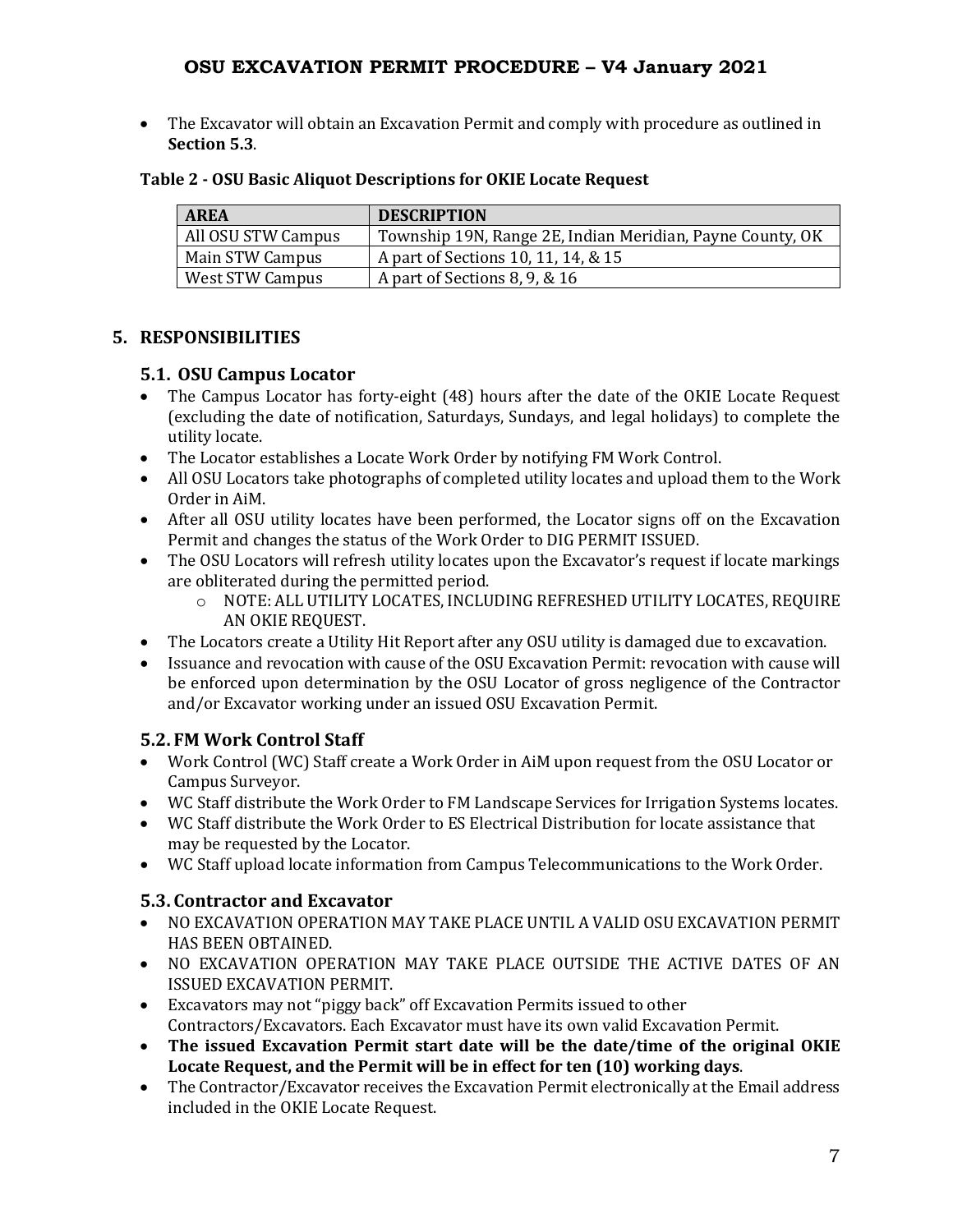- The Excavation Permit must be present on the job site for the duration of the Excavation Operation.
- If work covered by an Excavation Permit is going to extend beyond the permit's expiration date, to ensure that the work may continue without interruption the Contractor/Excavator must submit a new OKIE Locate Request a minimum of forty-eight (48) hours prior to the expiration of the original Permit and acquire an updated Permit before work may continue.
- Receipt of the Excavation Permit acknowledges completion of the OSU utility locates requirement and the Contractor/Excavator's acceptance of responsibility for adhering to, at all times during the Excavation Operation, OSU's *Excavation and Trenching Procedures* and the state's safety guidelines as defined by OK §142.1 – *Oklahoma Underground Facilities Damage Prevention Act*.
- EMERGENCY CONTACTS: As of August 27, 2015 under Title 165, Chapter 20, Subchapter 17 of OK§142.1 – it is now required that: "An excavator shall immediately call the local 911 emergency telephone number and report any incident that results in an unintentional and uncontrolled release of flammable, toxic or corrosive gas or liquid from a pipeline or pipeline system." For a more complete list of emergency procedures and further instructions on the Contractor/Excavator's duties when responding to an emergency refer to **Section [6](#page-9-0) - EMERGENCY PROCEDURE** of these Procedures.
- OSU deems it the responsibility of the Contractor/Excavator to verify that all utility locates have been performed and locate markings on the ground are visible prior to any Excavation Operation taking place on OSU property.
- IN THE EVENT ANY UTILITY LINES ARE HIT DURING EXCAVATION, ALL ACTIVITY MUST CEASE, AND OSU EMERGENCY CONTACTS MUST BE NOTIFIED IMMEDIATELY.
- If during the time frame covered by a valid Excavation Permit the locate markings are no longer visible or the Excavator discovers lines that are not marked or represented where expected, the Excavator shall immediately:
	- $\checkmark$  cease the Excavation Operation,
	- $\checkmark$  contact the Campus Surveyor or Utilities Locator and request a Refresh Locate, and
	- $\checkmark$  submit a new OKIE Request.
- NOTE: Refresh events shall receive priority response during Regular Working Hours. Refresh events shall be responded to as needed at All Other Times.
- The Contractor/Excavator is responsible for restoring the site back to its original condition once the Excavation Operation is completed. The Contractor/Excavator is responsible for replacing turf, sidewalks, roads, curbs, pavement markings, and irrigation, and for power washing soiled hardscape, all according to acceptable conditions as outlined by OSU in the pre-construction agreement/contract.<br> $\checkmark$  The need for landscape tree and
	- The need for landscape tree and shrub protection and/or removal will be determined prior to the commencement of the Excavation Operation.
	- $\checkmark$  Landscape protection and replacement will be done by OSU, and the costs associated with that planned work will be the responsibility of the Contractor/Excavator.
- The Contractor/Excavator is responsible for marking the proposed excavation area with white paint or white flags where and when applicable.
- The Contractor/Excavator is responsible for keeping the site of the Excavation Operation free of trash and litter for the duration of the project.
- The Contractor/Excavator is responsible for keeping any weeds and grass mowed or trimmed within the project's site/work zone for the duration of the Excavation Operation. The use of chemical herbicides is not permitted.
- The Contractor/Excavator assumes financial responsibility for the repair of any damage to utility lines or facilities if the damage was caused by the Excavator and the instructions in this *Excavation Permit Procedure* document and the Excavation Permit were not followed.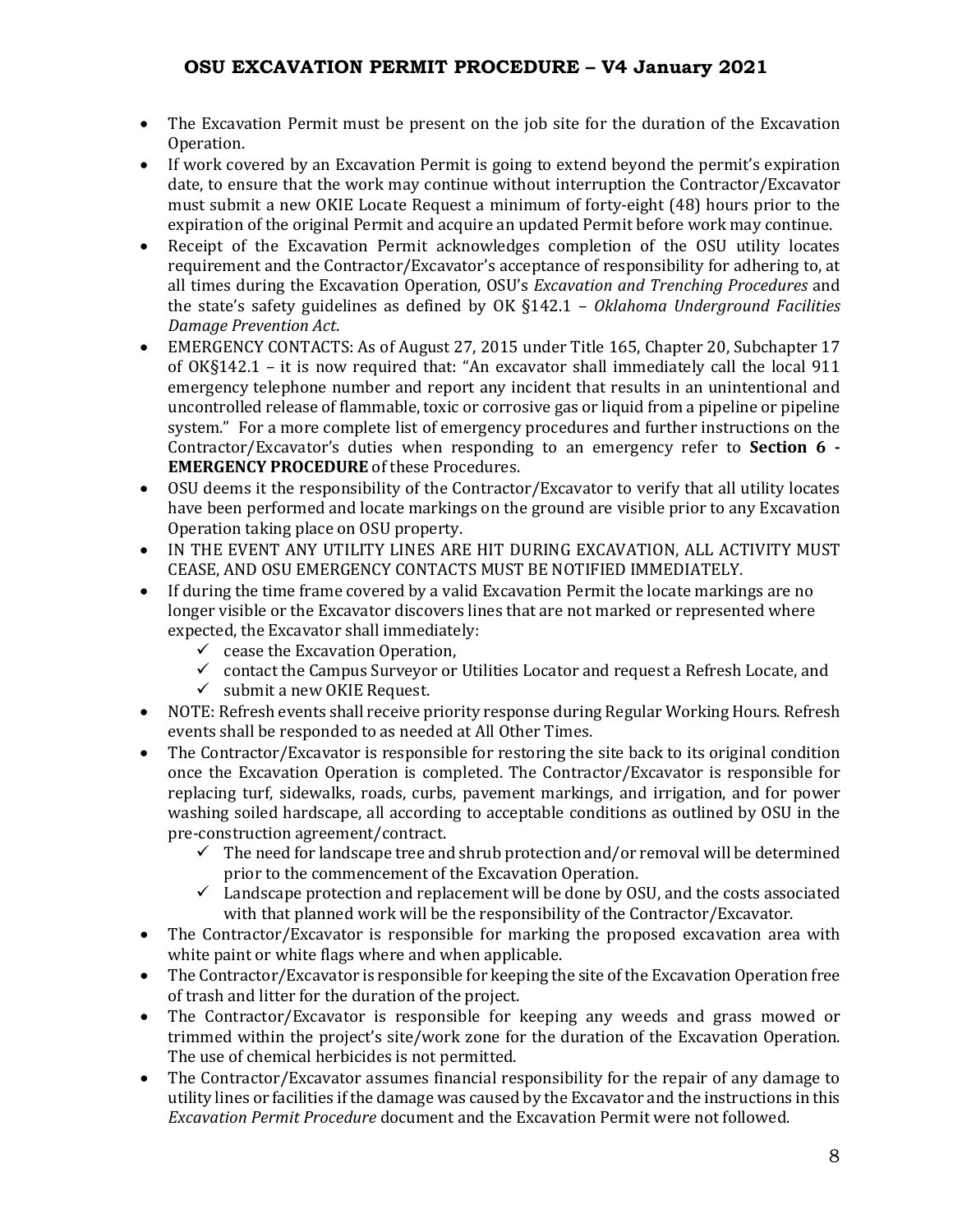- OSU is a tobacco/smoke-free campus. Therefore, the Contractor/Excavator and its employees and sub-contractors shall adhere to OSU's policy on tobacco use on campus.
- **EXCAVATION AROUND NATURAL GAS LINES:**
	- $\checkmark$  At least 24 hours prior to excavating within five feet of a marked natural gas line the Contractor must contact ES Utilities Locating at 405.744.4165.
	- $\checkmark$  An ES employee will be assigned to meet the excavator on site and observe the excavation to ensure only hand digging or hydro-excavation means are used to expose the natural gas line.
	- $\checkmark$  Further excavation to parallel, cross, or otherwise disturb the area immediately in the vicinity of the natural gas line must be done with the agreement and/or under the observation of an ES employee.
	- $\checkmark$  Failure to follow this instruction may result in revocation of the OSU issued Excavation Permit and potential liquidated damage penalty.
	- $\checkmark$  Revocation with cause will require submission of a new locate request with OKIE811 and reissuance of an OSU Excavation Permit.
	- $\checkmark$  Completion of the OKIE 811 Excavator Education Program at this time is encouraged.
	- Excavators are subject to the applicable sections of the OK §142.1 *Oklahoma Underground Facilities Damage Prevention Act*, specifically 63-142.9a: *Except for public agencies, any excavator who by willful act or by reckless disregard of the rights of others, repeatedly violates the provisions of the Oklahoma Underground Facilities Damage Prevention Act and repeatedly damages underground facilities, thereby threatening the public health, safety, and welfare, may be enjoined by a court of competent jurisdiction from further excavation.*

## **5.4. Non-OSU Projects**

<span id="page-8-0"></span>An OSU Excavation Permit is not required when an Excavator is performing an Excavation Operation in the Excavator's own easement within OSU property, as long as OSU-owned utilities are not impacted by the work; however, the requirement for an OKIE Locate and full compliance with all tenants of OK §142.1 remain in force for any Excavation Operation on all OSU property.

## <span id="page-8-1"></span>**5.5.OSU Contacts During Normal Hours of Operation**

During normal hours of operation all necessary communications regarding utility locates, markings, and Excavation Permits are to be directed through the contacts shown in Table 3, OSU Excavation Permit/Utility Locate Contacts.

| <b>Name</b>            | Title                            | <b>Office</b> | <b>Cell</b>      |
|------------------------|----------------------------------|---------------|------------------|
| <b>FM Work Control</b> | <b>Work Control Staff</b>        | 405-744-7154  | <b>NA</b>        |
| Jeremy Galloway        | Sr. Utilities Locator            | 405-744-4165  | 405-385-4205     |
| <b>Brett Proctor</b>   | Landscape Irrigation             | 405-744-3214  | 806-217-1937     |
| On-Call Staff          | <b>OSU IT Locator (Telecom.)</b> | 405-744-2225  | # rolls to cells |
| <b>Robert Bartmess</b> | <b>Campus Surveyor</b>           | 405-744-7856  |                  |

#### <span id="page-8-2"></span>**Table 3 – OSU Excavation Permit/Utility Locate Contacts**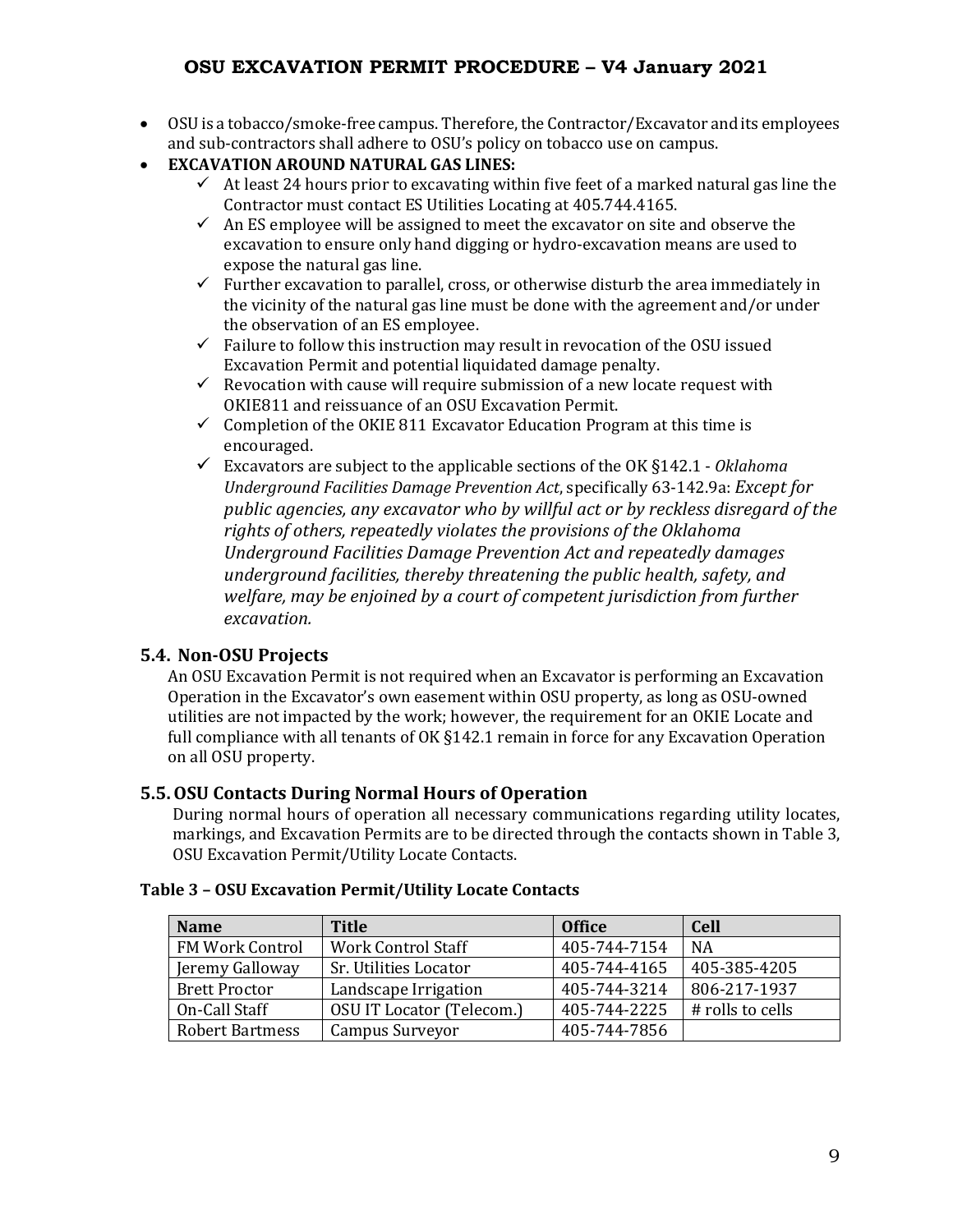#### <span id="page-9-0"></span>**6. EMERGENCY PROCEDURE**

#### <span id="page-9-1"></span>**6.1. Emergency Excavations**

An Emergency Excavation may be performed when an unexpected interruption of service to a University facility renders the facility unusable or, when any utility has created an unsafe condition. The following policies and procedures are to be used in the event of an Emergency Excavation.

**NOTE:** FAILURE OF A CONTACTOR/EXCAVATOR TO SUBMIT A ROUTINE OKIE LOCATE REQUEST IN A TIMELY MANNER DOES NOT, UNDER ANY CIRCUMSTANCES, CONSTITUTE AN EMERGENCY EVENT.

#### <span id="page-9-2"></span>**6.2. Emergency Duties**

- If an Excavator damages a natural gas line or any other utility pipeline or system containing flammable, toxic, or corrosive gas or liquid, the Excavator will immediately call 911 to report the incident.
- After calling 911 and reporting the incident, the Excavator will call OSU Work Control to report the incident.
- After reporting the incident to OSU Work Control, the Excavator will call the 811 Emergency OKIE Notification Number (811 or 800-522-6543) and report the incident.
- After calling the 811 Emergency OKIE Notification number and reporting the incident, the Excavator will begin calling the **Table 4** and **Table 5** OSU Emergency Contacts listed after OSU Work Control and continue calling until the Excavator has spoken to an OSU Emergency Contact and reported the incident.
- When the Excavator damages any other utility pipeline or system (utilities that do not require a call to 911), the Excavator will immediately call OSU Work Control to report the incident and then follow the emergency procedures outlined above for calling and reporting the damage from the 811 Emergency OKIE Notification Number through the OSU Emergency Contacts in successive order as stipulated.
- During an Emergency Excavation, the Excavator is authorized to excavate without an Excavation Permit provided that at least one FM Staff member is on the site and actively spotting the excavation as it is taking place.
- All other applicable policies and procedures stated herein are to be enforced in an Emergency Excavation.